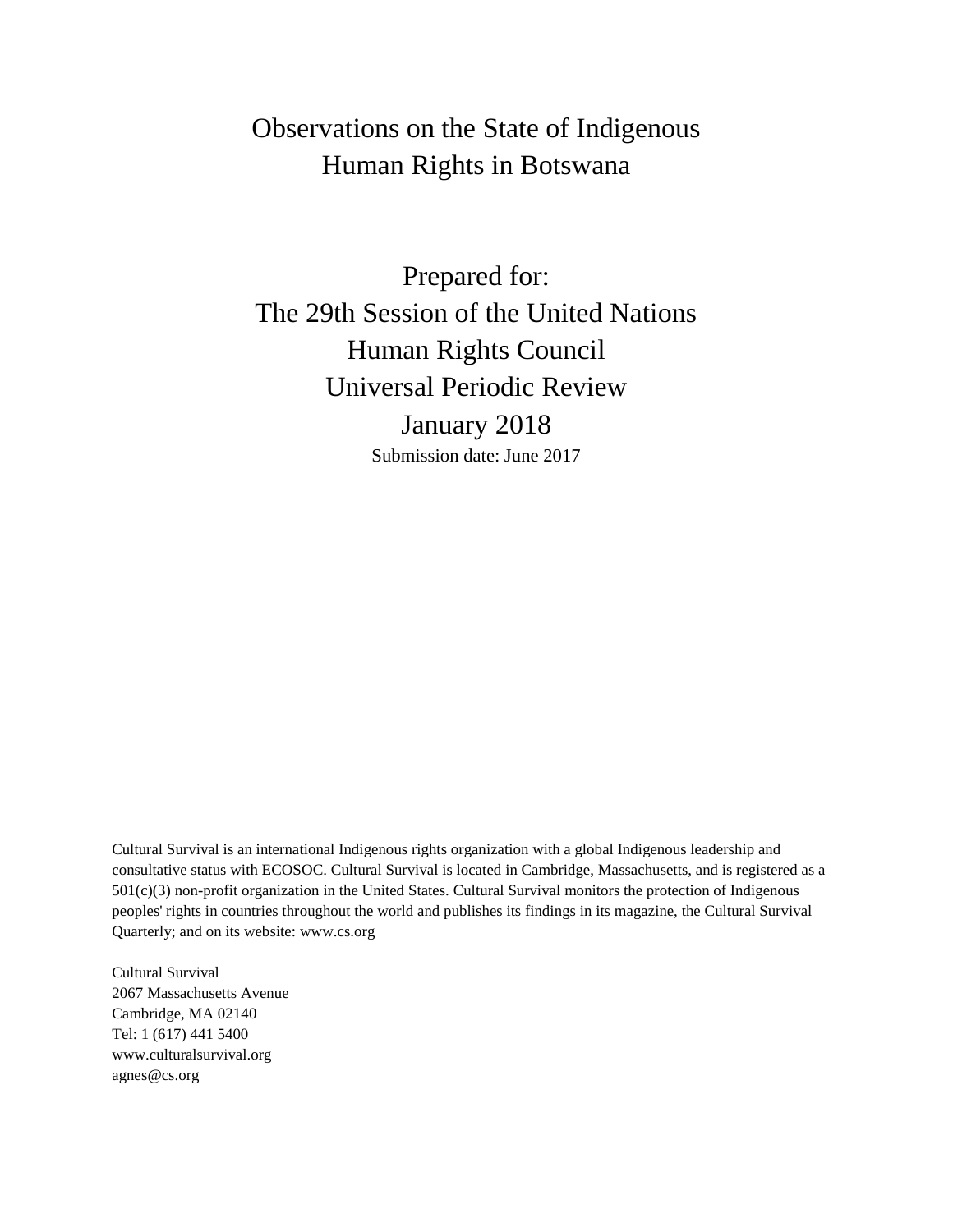### **Observations on the State of Indigenous Human Rights in Botswana**

### **I. Executive Summary**

Botswana has a reputation for low poverty levels and an invested, efficient government. However, this does not extend to Indigenous Peoples, who are not officially recognized by the constitution. Many Indigenous communities live at the bottom of the socioeconomic ladder.<sup>1</sup> Botswana voted in favor of the UN Declaration on the Rights of Indigenous Peoples and is a signatory to CEDAW, CERD, and the CRC.<sup>2</sup>

Indigenous Peoples in Botswana face food scarcity and hunger, and lack access to education and clean drinking water. In June 2015, President Khama declared Botswana "drought-stricken," a status that was exacerbated by the privatization of water in the country.<sup>3</sup> This disproportionately affects Indigenous Peoples.

Indigenous Peoples, especially those living in the Central Kalahari Game Reserve, contend with discrimination and harassment, as well as a hunting ban that infringes upon their livelihoods. Indigenous women suffer discrimination and physical and sexual violence.<sup>4</sup>

## **II. Background**

The population of Botswana is a little over  $2,200,000^5$  and approximately 3.3% of the population considers itself Indigenous. The largest Indigenous group are the San, also called the Basarwa. As of summer 2015, there were 62,500 San living in Botswana. The San are perceived to be largely hunter-gatherers, but in reality make a living in a myriad of different ways including agro-pastoralism. Many San live in eastern Botswana and in the Kalahari Desert, in both rural and urban areas. There are more than 15 sub-divisions within the San, each with their own language and unique aspects of their culture.<sup>6</sup>

Other Indigenous Peoples in Botswana include the Balala, who number approximately 1,700, and the Nama, who number approximately 2,100. They live in southern Botswana and speak Khoekhoe.<sup>7</sup> The Nama (who also live in South Africa and Namibia) are the largest group - and possibly the last - of the Khoikhoi people whose culture and language are slowly disappearing.<sup>8</sup>

## **III. Past UPR Recommendations**

- *1. Ensure that tourism development in the Central Kalahari Reserve allows Indigenous Peoples to continue with its traditional practices, including hunting and harvesting for subsisting, as well as access to water.* (Mexico, Cycle 2)
- *2. Adopt effective measures to enhance the participation of Indigenous Peoples on issues affecting them and their rights as Indigenous Peoples.* (Finland, Cycle 2)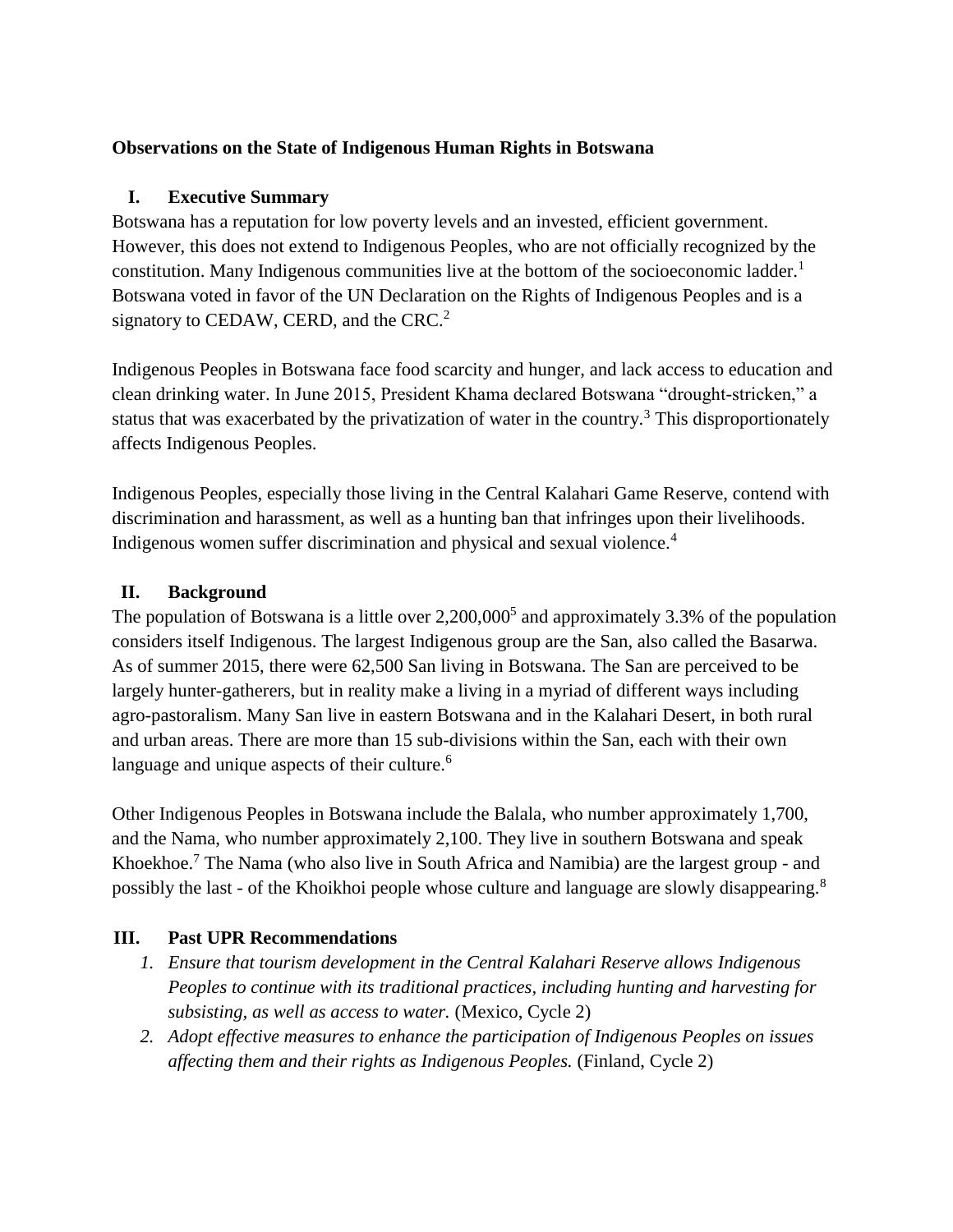- *3. Take all appropriate measures, including adequate resource allocation, to strengthen Indigenous children's equal access to education, including, when possible, education in their own language.* (Finland, Cycle 2)
- *4. Intensify efforts to combat violence against women.* (Republic of Congo, Cycle 2)

The Government of Botswana has made some progress in implementing these recommendations and others like them. It created the Remote Area Development Programme which benefits people living more than 15km outside of villages. Those with no water, access to land, or access to other services such as healthcare and education qualify for support within this program. The government grants qualifying citizens five cattle or fifteen goats, and gives children food, toiletries, bedding, and transportation to school.<sup>9</sup>

However, there is still much room for improvement. In 2015 at the UN Permanent Forum on Indigenous Issues, Leburu Andrias made a joint statement on behalf of the Ngamiland Council of NGO's and the Indigenous Peoples of Africa Coordinating Committee. He recommended that states collaborate with civil society "to assist in providing food, water, and health services to indigenous peoples in their own territories, including territories inside national parks and game reserves, such as the Central Kalahari Game Reserve, Botswana."<sup>10</sup>

Civil society and Indigenous initiatives also have also played a role in supporting the implementation of these recommendations. WIMSA, the Working Group of Indigenous Minorities in Southern Africa, created an education program in 2002 with a focus on collaboration between the government and communities to find "regional solutions to San education problems. $^{11}$ 

## **IV. Continuing Rights Violations**

## **A. Constitutional Recognition (UNDRIP Articles 3, 4)**

According to the Indigenous World's 2016 yearbook update on Botswana, "The Botswana government does not recognize any specific ethnic groups as indigenous to the country, maintaining instead that all citizens of the country are indigenous."<sup>12</sup> This stance originates from Botswana's independence when it "de-emphasized ethnicity."<sup>13</sup>

The constitution of Botswana outlines the rights due to all citizens, including the rights to life, property, health, and education. However, at no point does it explicitly recognize Indigenous Peoples, or even "minorities."**<sup>14</sup>** There are also no laws recognizing or protecting Indigenous rights,<sup>15</sup> because the government views the idea of Indigenous Peoples as "separatist." However, the Basarwa self-identity as Indigenous and the African Commission regards them as such.<sup>16</sup>

In Botswana's constitution, section 3 states that every individual is entitled to fundamental rights and freedoms (as defined in the articles of the constitution) regardless of race, color, sex,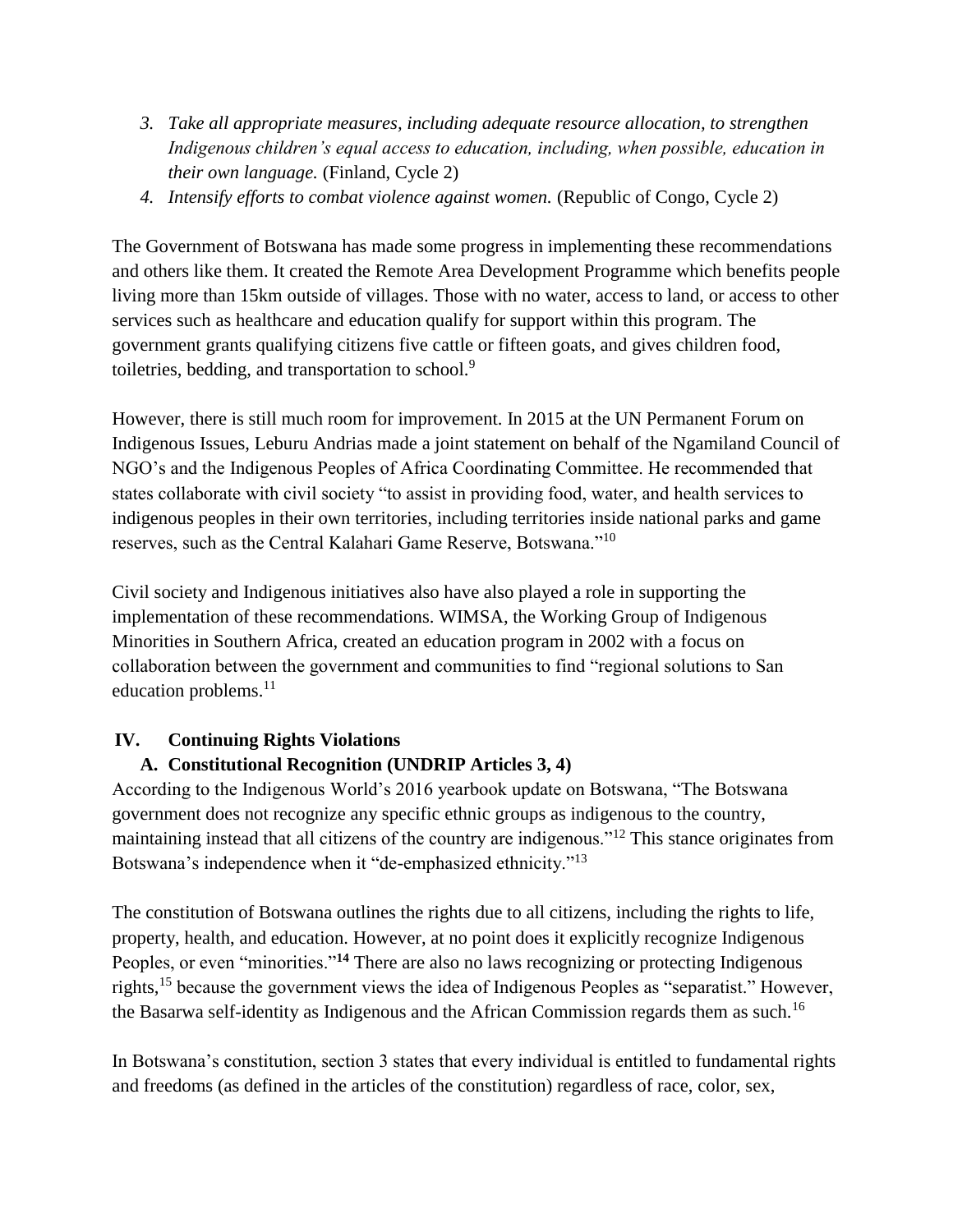religion, or political views. However, this does not expressly condemn discrimination, leaving room for interpretation within the law.<sup>17</sup> This lack of legal recognition also prevents Indigenous chiefs from fully participating in decision-making processes that affect them and their people.<sup>18</sup>

Without explicit constitutional recognition, Indigenous Peoples living in Botswana can continue to be harassed and intimidated, denied access to education and health services, and denied the right to their land.

## **B. Tourism, Hunting and Land Rights (UNDRIP Articles 4, 10, 18, 26(1) & (2), 28, 29(1))**

The issue of land rights is incredibly important to Indigenous Peoples. Not only does land provide a place to live and a livelihood, but it is also often central to the culture and heritage of Indigenous Peoples.

Botswana's 1968 Tribal Land Act, (amended in 2008) recognizes community rights to receive compensation for their lands that are expropriated by the state under the authorization of the 1955 Acquisition of Property Act. However, the legislation requires that community land be registered with the state in order to receive compensation, rather than respecting Indigenous communities' rights to lands them have *traditionally owned or used* as stated in Article 28 of the UNDRIP. Crucially, these laws do not establish time requirements for delivering compensation for lands acquired<sup>19</sup>, violating UNDRIP Article 10 which states that no relocation shall take place until *after* agreement on just and fair compensation has been reached.

A report<sup>20</sup> published by the World Bank found that: "While the government has tended to pay handsomely for freehold land acquired by the state, the compensation offered by land boards for repossessed tribal land has been inadequate...Land boards have argued that, since tribal land is 'free', it is impossible to quantify, in monetary terms, loss of rights to use a particular piece of land beyond the unexhausted improvements on it (e.g. standing crops, boreholes, fences, buildings, ploughing). Thus, to land boards, compensation does not need to reflect the development value of land, even in peri-urban areas."

The ineffectiveness of land rights in Botswana is most notable in the case of the Central Kalahari Game Reserve (CKGR). In 1986, the government passed a policy to relocate Indigenous Peoples living in the CKGR to settlements off the game reserve, and this policy was put into action in  $2002<sup>21</sup>$  This was contested by the Basarwa in Roy Sesana v the Attorney General of the Republic of Botswana<sup>22</sup>, and in a crucial decision, the High Court ruled on December 13th, 2006 that the Basarwa's rights had been violated because there had been inadequate consultation to ensure their true consent was obtained before the relocation. The Court ruled that the deprivation of water and food and other services, as well as the deprivation of the possession of their land and special hunting licenses, were all unlawful. The ruling gave the Basarwa the right to return home. It also deemed hunting bans against the Basarwa unlawful, stating that it was "tantamount to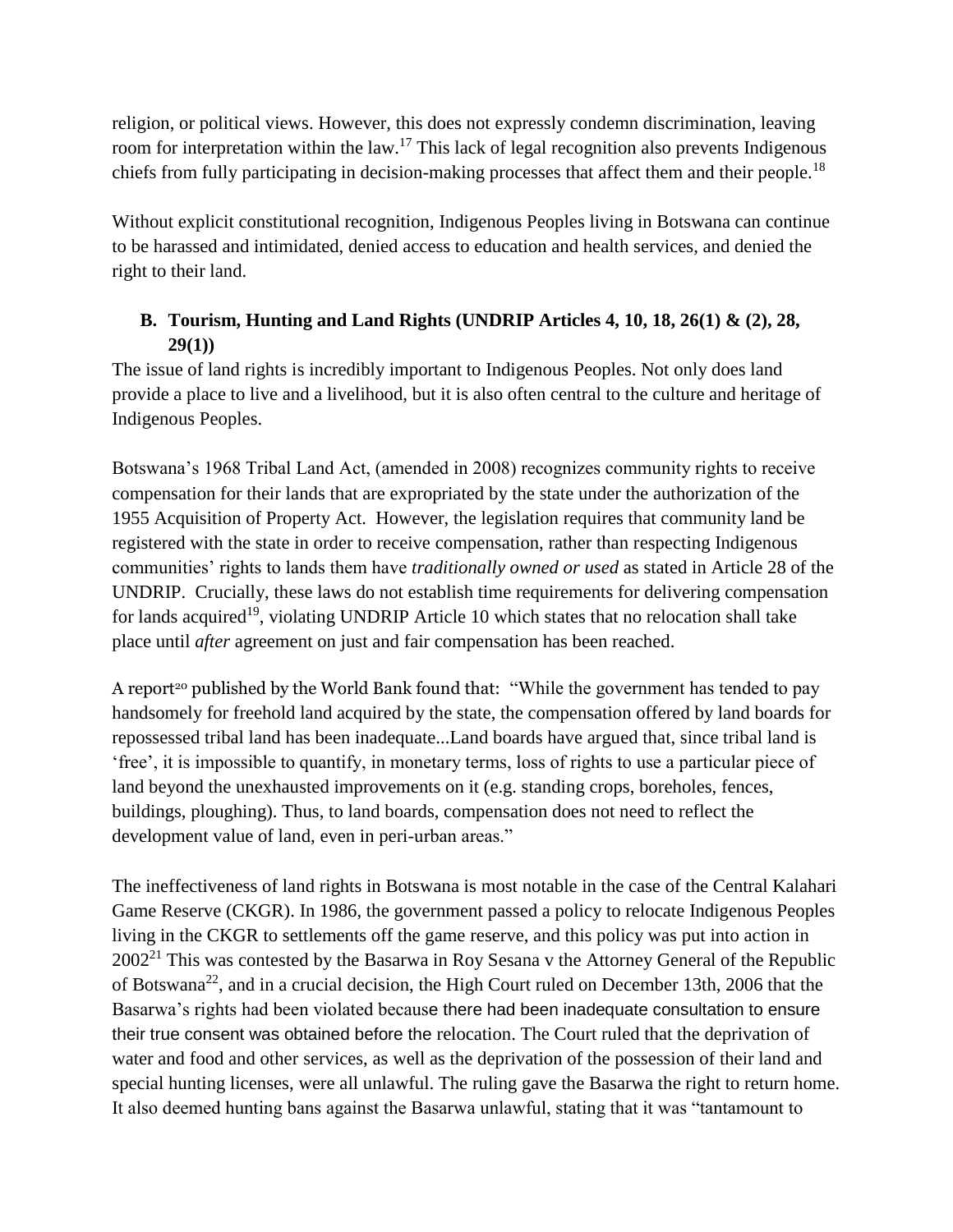condemning them to death by starvation."<sup>23</sup> Despite this ruling, most Basarwa still have not been adequately compensated for this forced relocation.<sup>24</sup>

A decade after the Roy Sesana case, the Basarwa must still apply for monthly permits to live on their land, and for special hunting licenses to be able to hunt on the game reserve. Despite the ruling that the eviction was unlawful, the government of Botswana continues to restrict the Basarwa's access to land that the High Court deemed lawfully belonging to the community.<sup>25</sup>

Hunting is also forbidden on game reserves such as the Central Kalahari. The Basarwa rely on hunting and gathering, yet they are denied special licenses to access the resources on the reserve that they once lived on.<sup>26</sup> Indigenous Peoples who have lived in one place, using its resources, for centuries are adept at the "sustainable use" of flora and fauna. In other words, using resources "at a rate within their capacity for renewal."<sup>27</sup> As long as Indigenous Peoples' use of resources remains sustainable in this way, their access to the land is not a threat to conservation. Under Botswana's 1992 Wildlife Conservation and National Parks Act, the government claims exclusive ownership over conservation areas, ignoring the fact that the biodiversity of many areas are a direct result of the stewardship and sustainable use of these areas by communities over centuries, not in spite of it. Article 8 (j) of the Convention of Biological Diversity, to which Botswana is a signatory, commits State parties to respect and maintain the knowledge, innovations and practices of Indigenous and local communities which are relevant for conservation and sustainable use of biological diversity. Indeed, in her report on Indigenous Peoples and Conservation, UNSR Vicky Tauli Corpuz noted, "Over the past decade, increasing evidence supports the correlation between secure Indigenous tenure and positive conservation outcomes, at times better than those achieved in State-managed protected areas."

In January of 2014, President Khama declared that the hunting ban would now cover all of Botswana, effectively criminalizing hunting to feed a family. However, wealthy tourists and trophy hunters can still hunt within Botswana for a steep price. Banning hunting in order to feed families, but allowing the wealthy to hunt for trophies, illustrates the deeply rooted racist beliefs.

Jamunda Kakelebone, a San from Botswana said, of the hunting ban, "We have survived for millennia in one of the world's driest areas but they treat us as stupid. We are hunter-gatherers yet we get arrested. We cannot damage the wildlife. If we kill one animal we eat it for a month. We are not allowed to hunt but others can."<sup>28</sup>

A recent - and deadly - development in the hunting ban debate was the implementation of "shoot-to-kill" policy against poachers who, in this case, are often Basarwa trying to provide for their families.<sup>29</sup> Members of the Botswana police, the Botswana Defence Force (BDF), fly over the game reserve in helicopters, looking for hunters. The lucky ones are only harassed or arrested. The rest are shot on the spot.<sup>30</sup> The policy first emerged in 2013 when Pono Moatlhodi,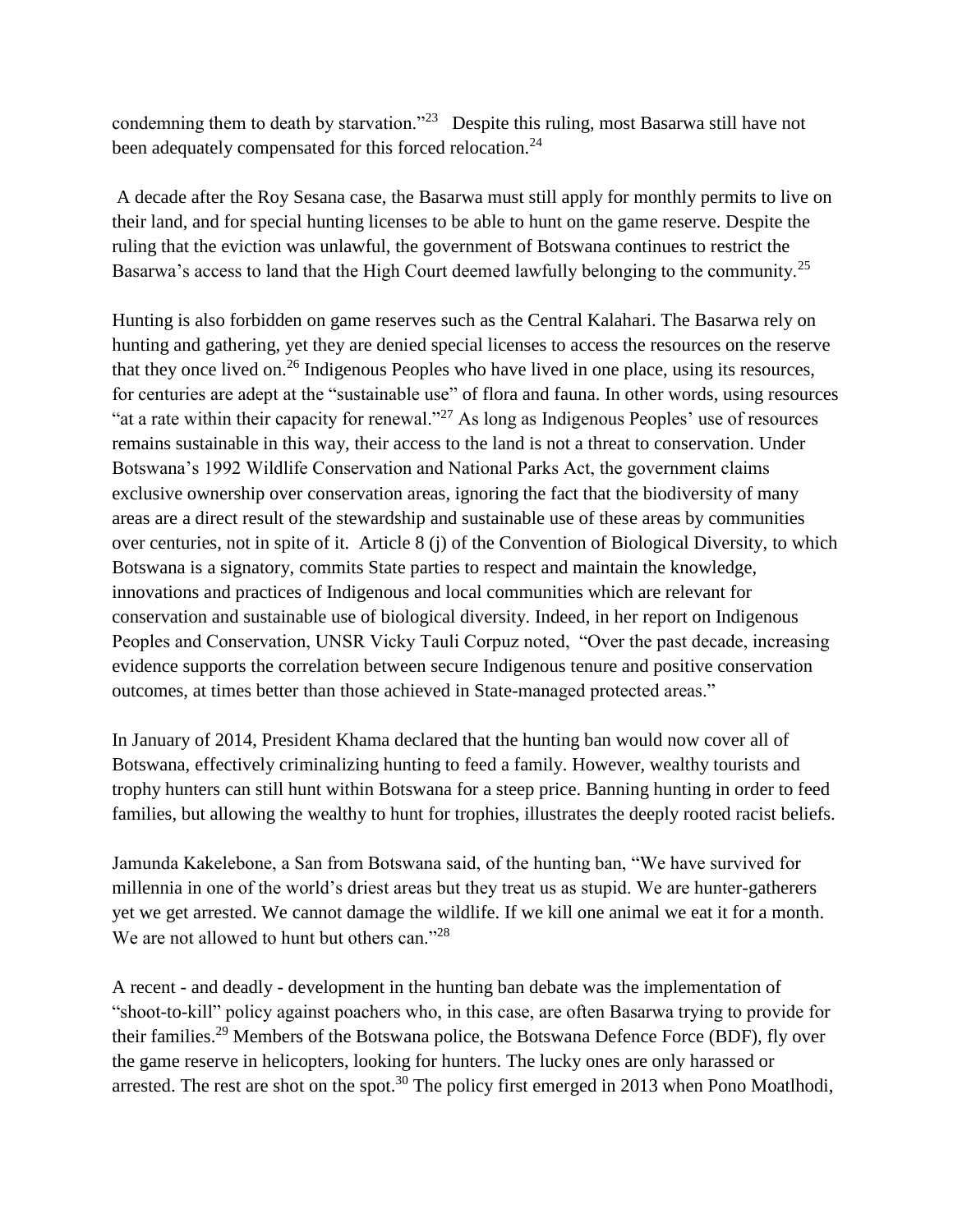the Deputy Speaker of the Botswana Parliament, called for such a policy to combat poaching. The policy has been upheld by Environment Minister Tshekedi Khama, who has stated that the policy applies even if poachers have surrendered.<sup>31</sup> In an interview he said "It's a culture; we have to kill the supply to starve the culture. That is one of the reasons why, in Botswana, with our anti-poaching unit, we don't necessarily interrogate the poacher. That is a position adopted to send a clear message to say, if you want to come and poach in Botswana, one of the possibilities is that you may not go back to your country alive." The policy is technically unofficial, and President Ian Khama has not answered questions regarding the BDF and this policy.<sup>32</sup>

Indigenous Peoples are also not able to profit off of tourism on their land. "In 2015, some community trusts with San majorities were taken over by private companies which kept the bulk of the funds generated by ecotourism to themselves." In May of that year, the Basarwa addressed these issues at the United Nations Permanent Forum on Indigenous Issues.<sup>33</sup> This privatization of both tourism and water, as well as claims on their land, have shut the Basarwa out of their livelihoods and basic needs. In the past, former UN Special Rapporteur on the Rights of Indigenous Peoples, James Anaya, condemned Botswana for its treatment of Indigenous People, saying that Basarwa living in the Central Kalahari Game Reserve "face harsh and dangerous conditions due to lack of access to water."<sup>34</sup>

### **C. Children and Education (UNDRIP Articles 7(1), 14(1) & (2), 22(1))**

Botswana has a relatively strong education system that offers free primary and secondary education. However, due to the fact that it doesn't recognize specific ethnic groups, the education policy in Botswana has a tendency to serve to assimilate non-Tswana individuals (including Indigenous children) into Tswana culture.<sup>35</sup> Tswana are an ethnic group native to southern Africa, including South Africa and Botswana. Botswana is majority Tswana and the country is named for the group.<sup>36</sup>

The government does not discourage or deny the existence of Indigenous languages. However, English is the official language of Botswana and Setswana is the national language. Schools teach only in English and Setswana. State-run media, including T.V. and radio, broadcast only in English and Setswana. Government meetings, including sessions in Parliament, are conducted mostly in English and occasionally in Setswana. This places the Tswana culture and language in a dominant position over the languages and cultures of other communities, including those who self-identify as Indigenous.<sup>37</sup>

Both Setswana and English are considered core subjects in the curriculum, which means that all students must study those languages and pass exams in those languages. This same status is not afforded to other languages. Aside from impeding the ability of children to learn their mother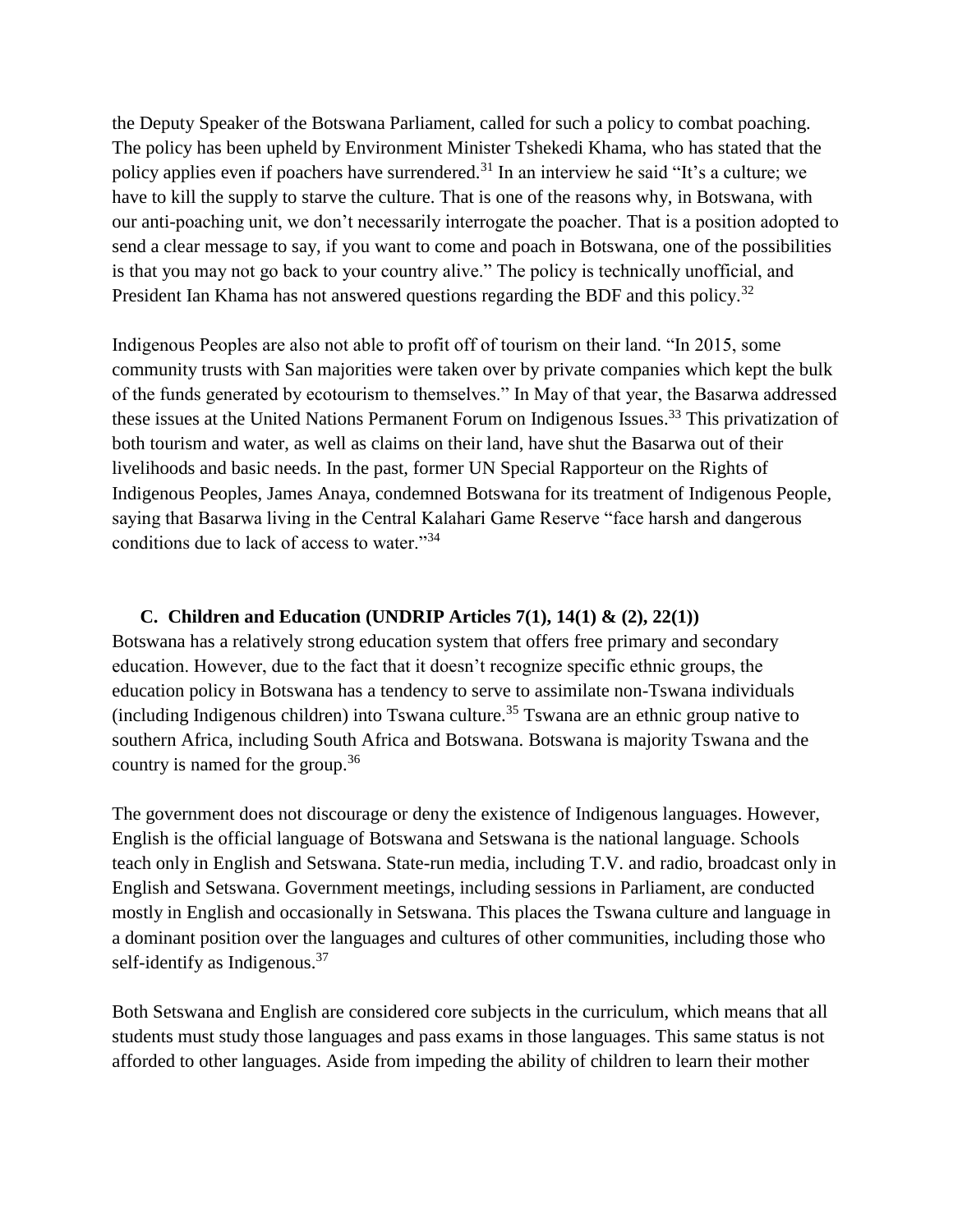tongue and keep their cultural heritage alive, this also disadvantages Indigenous children by forcing them to learn in a language other than their first.<sup>38</sup>

The remote nature of the living spaces of Indigenous communities has also been an obstacle to educational attainment. Many Indigenous villages are too small to afford their own school, so instead children must travel great distances, up to 70 km, in order to attend school. The government has attempted to remedy this by building hostels near schools where children can stay for long periods of time in between trips. However, homesickness, travel costs, and inconvenience have still led to a high desertion rate among Indigenous children.<sup>39</sup> The acceptability of corporal punishment, which is prohibited under the Convention on the Rights of the Child which Botswana has ratified, is also a cause for desertion. Corporal punishment is considered acceptable in Tswana culture, but not in Basarwa culture. Due to the level of desertion before completion, 77% of Basarwa are illiterate.<sup>40</sup>

A Naro speaker belonging to the Basarwa in Botswana, Xhwaa Qubi, said the following about education for Indigenous children in Botswana: "When the education system was put in place, all our children received a 12 year sentence to learn a foreign language and a foreign way of life." 41

#### **V. Questions**

- 1. What measures are being taken to legally and constitutionally recognize Indigenous Peoples in Botswana?
- 2. What efforts are being taken to secure Indigenous Peoples' land rights?
- 3. How are Indigenous Peoples' rights to sustainable hunting being implemented in conservation areas and game reserves?
- 4. What measures are being taken to make school more affordable and convenient for Indigenous children?
- 5. What efforts are being made to create and implement Indigenous-language curriculum?

## **VI. Recommendations**

#### **Cultural Survival urges the government of Botswana to:**

- 1. Adopt ILO Convention No. 169.
- 2. Recognize Indigenous Peoples within the constitution of Botswana and enact legislation that explicitly protects the rights of Indigenous Peoples.
- 3. Recognize the authority of Indigenous chiefs and facilitate their participation in any official policy issues that affect their people.
- 4. Engage Indigenous Peoples to develop policies for the sustainable use of resources by Indigenous Peoples within the Central Kalahari Game Reserves and other federallyprotected land which they have traditionally lived on, and compensate those Indigenous Peoples who were forced to relocate.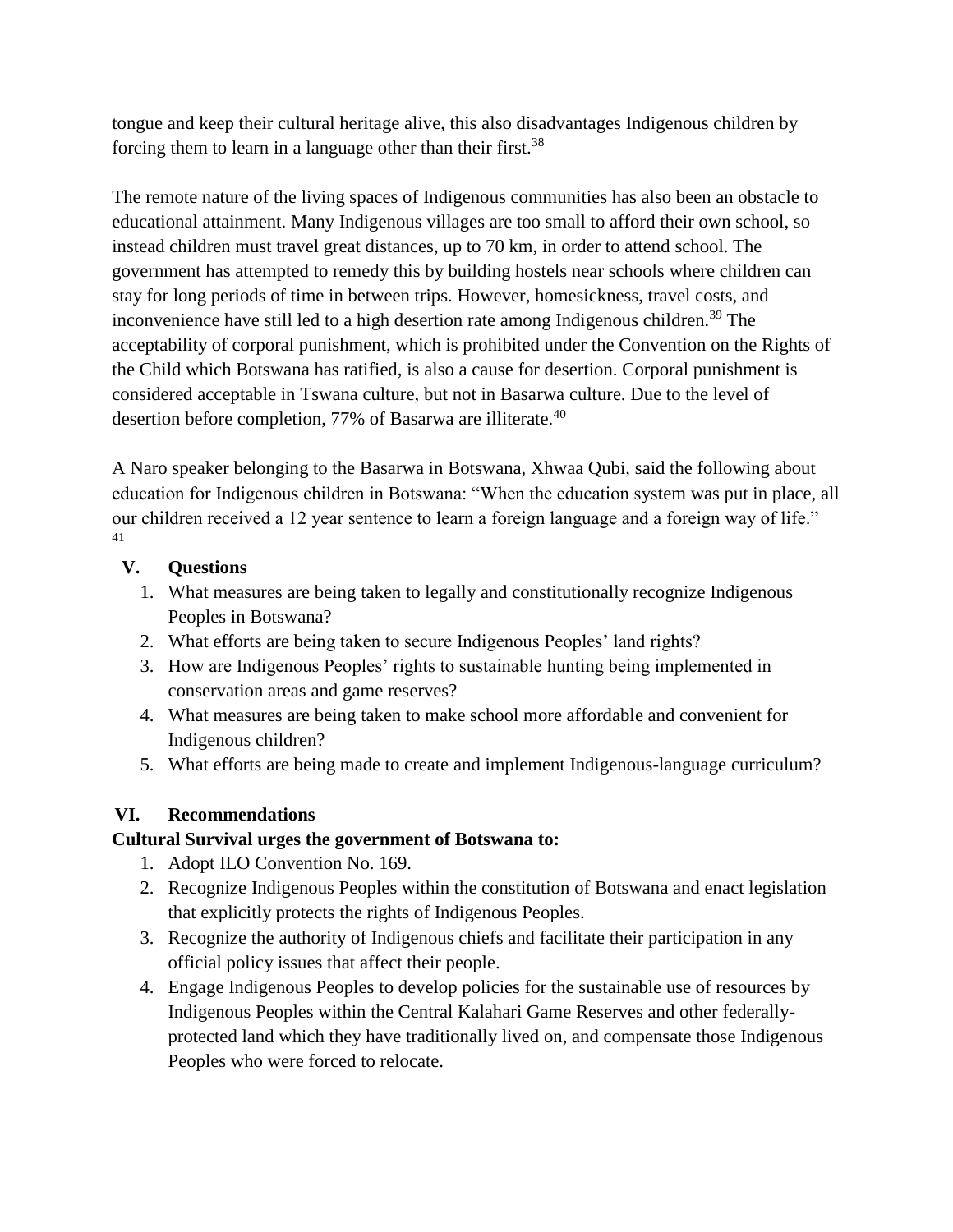- 5. Consider a co-management policy of National Parks and Wildlife Conservation Areas with Indigenous Peoples
- 6. Amend the Acquisition of Property Law and Tribal Land Act to establish a specific timeline for compensation.
- 7. Immediately end the "shoot-to-kill" policy for Indigenous hunters or 'poachers'.
- 8. Engage Indigenous Peoples to develop a benefits sharing policy regarding tourism on their land.
- 9. Ensure that all Indigenous Peoples have adequate access to clean water.
- 10. With the participation of Indigenous Peoples and children, develop policies to improve Indigenous children's access to education.
- 11. Immediately end the practice of corporal punishment in schools.
- 12. With the participation of Indigenous Peoples, create and implement Indigenous-language curriculum.
- 13. Ensure Indigenous participation in decision-making at all levels in all matters affecting them.
- 14. Invite the UN Special Rapporteur on the Rights of Indigenous Peoples to visit Botswana.
- 15. Create a National Action plan on implementing the rights of Indigenous Peoples based on the World Conference on Indigenous Peoples' Outcome Document.

<sup>3</sup> Hitchcock, Robert, Maria Sapignoli, Wayne A. Babchuk and Judith Frost. "Botswana." 4 Ibid.

<sup>9</sup>www.gov.bw/en/Ministries--Authorities/Local-Authorities/Kweneng-District-Council/Tools-and-Services/Services/Rural-Area-Development-/

 $\overline{a}$ 

<sup>1</sup> Hitchcock,, Robert, Maria Sapignoli, Wayne A. Babchuk and Judith Frost. "Botswana." *The Indigenous World 2016.* By Diana Vinding and Caecilie Mikkelsen. Copenhagen: International Working Group for Indigenous Affairs, 2016. 439-47. Print.

<sup>2</sup> Hansen, Jens Sogaard. "Indigenous Peoples in Botswana." *Botswana*. International Work Group for Indigenous Affairs, n.d. Web. 08 June 2017.

<sup>5</sup> "The World Factbook: Botswana." *Central Intelligence Agency.* Central Intelligence Agency, 15 June 2017. Web. 17 June 2017.

<sup>6</sup> Hitchcock, Robert, Maria Sapignoli, Wayne A. Babchuk and Judith Frost. "Botswana."

<sup>7</sup> Hitchcock, Robert, Maria Sapignoli, Wayne A. Babchuk and Judith Frost. "Botswana."

<sup>8</sup> "Nama." *Encyclopedia Britannica.* Encyclopedia Britannica, Inc. 14 Dec. 2007. Web. 29 June 2017.

<sup>10</sup> cendoc.docip.org/collect/cendocdo/index/assoc/HASH0172/12d241dd.dir/PF15leburu183.pdf

<sup>11</sup> "The Working Group of Indigenous Minorities in Southern Africa (WIMSA)." *Open Society Initiative of Southern Africa (OSISA).* N.p., 28 Feb. 2012. Web. 27 June 2017.

<sup>12</sup> Hansen, Jens Sogaard. "Indigenous Peoples in Botswana."

<sup>&</sup>lt;sup>13</sup> Centre for Human Rights. "Country Report for the Research Project by the International Labour Organization and the African Commission on Human and Peoples' Rights on the Constitutional and Legislative Protection of the Rights of Indigenous Peoples: Botswana." *University of Pretoria*. 2009. Web. 17 June 2017.

<sup>14</sup> Centre for Human Rights. "Constitution of Botswana." *University of Pretoria.* Web. 17 June 2017.

<sup>15</sup> Hansen, Jens Sogaard. "Indigenous Peoples in Botswana."

<sup>16</sup> Centre for Human Rights. "Country Report."

<sup>17</sup> Centre for Human Rights. "Country Report."

<sup>18</sup> "Botswana: Recognizing minority rights." *Minority Rights Group International*. 31 Oct. 2015. Web. 17 June 2017.